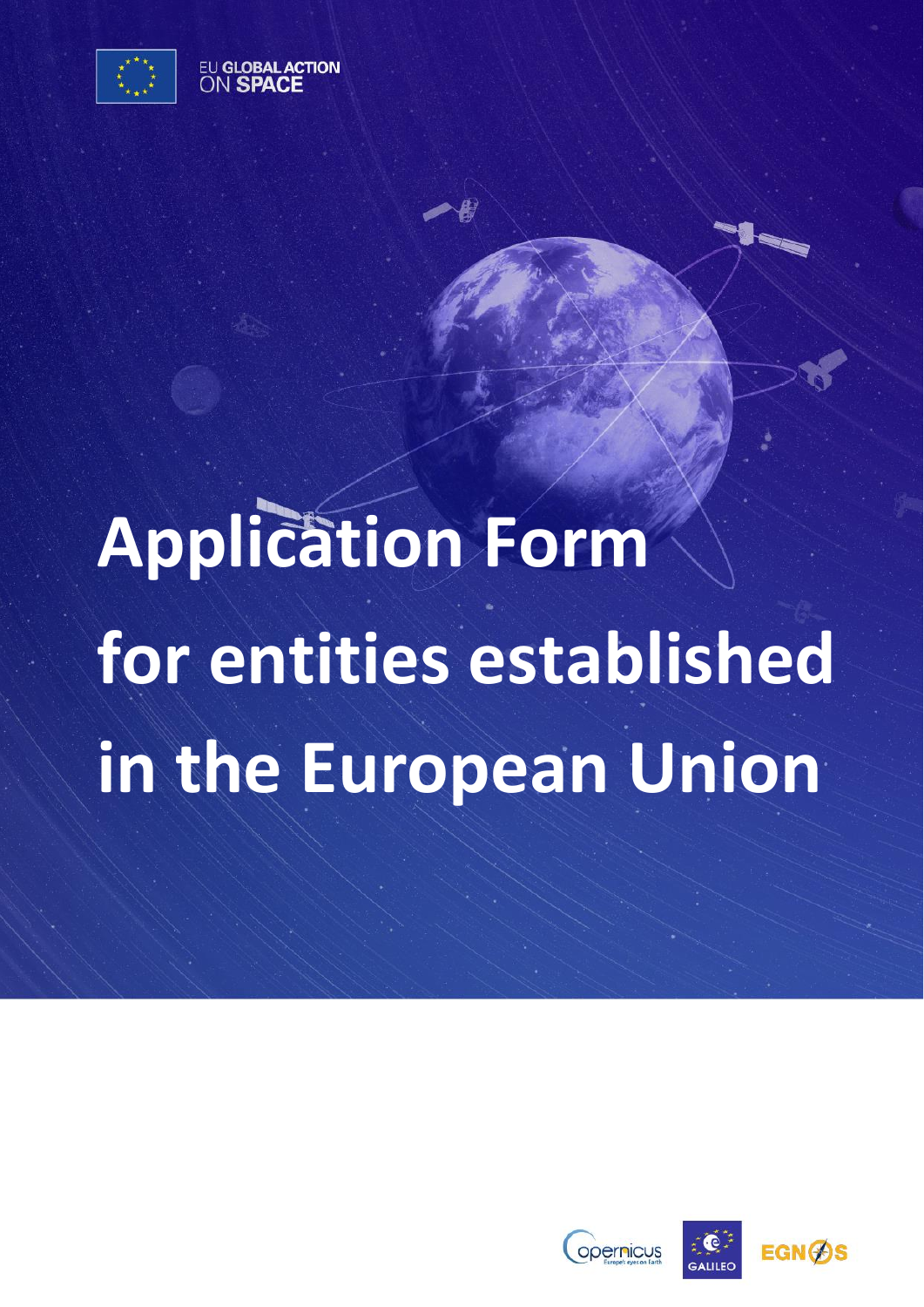

Welcome to the EU Global Action on Space Open Call! Please provide us with as detailed information as possible to increase your chances for a successful participation in the EU Global Action on Space Business Coaching Service! You can save your application at any time, edit it, and complete it later.

The assessment of your application will only take place after the following cut-off dates:

- First cut-off date: 28.02.2022 11:59 AM CET
- Second cut-off date: 31.05.2022 11:59 AM CEST
- Third cut-off date: 31.08.2022 11:59 AM CEST
- Fourth cut-off date: 31.11.2022– 11:59 AM CET
- Fifth cut-off date: 28.02.2023 11:59 AM CET
- Sixth cut-off date: 31.05.2023 11:59 AM CEST
- Seventh cut-off date: 31.08.2023 11:59 AM CEST
- Eighth cut-off date:  $30.11.2023 11:59$  AM CET

Your application will be considered for business matchmaking and coaching only when it is 100% complete. Fields marked with an asterisk (\*) are mandatory. In case you encounter any problems or have questions, don't hesitate to get in touch with us vi[a businesscoaching@eu-global-space.eu.](mailto:businesscoaching@eu-global-space.eu) 

## **1 Registration page**

- 1.1 Contact person's First Name\*
- 1.2 Contact person's Last Name\*
- 1.3 Country of your company's legal registration \*
- 1.4 Contact person's Email\*
- 1.5 Box "I accept the Privacy Policy"\*
- 1.6 Box "I accept the Terms of Participation"\*
- 1.7 Choose a password\*
- 1.8 Confirm your password\*

### **2 Contact person's details**

- 2.1 Your position in the company\*
- 2.2 Your phone number\*
- 2.3 How did you find out about the EU Global Action on Space? \* (multiple choice)
	- □ Social Media
	- □ EU Global Action on Space webpage
	- □ Online news source
	- $\Box$  Other (Please specify)  $\Box$



-<br>1-1-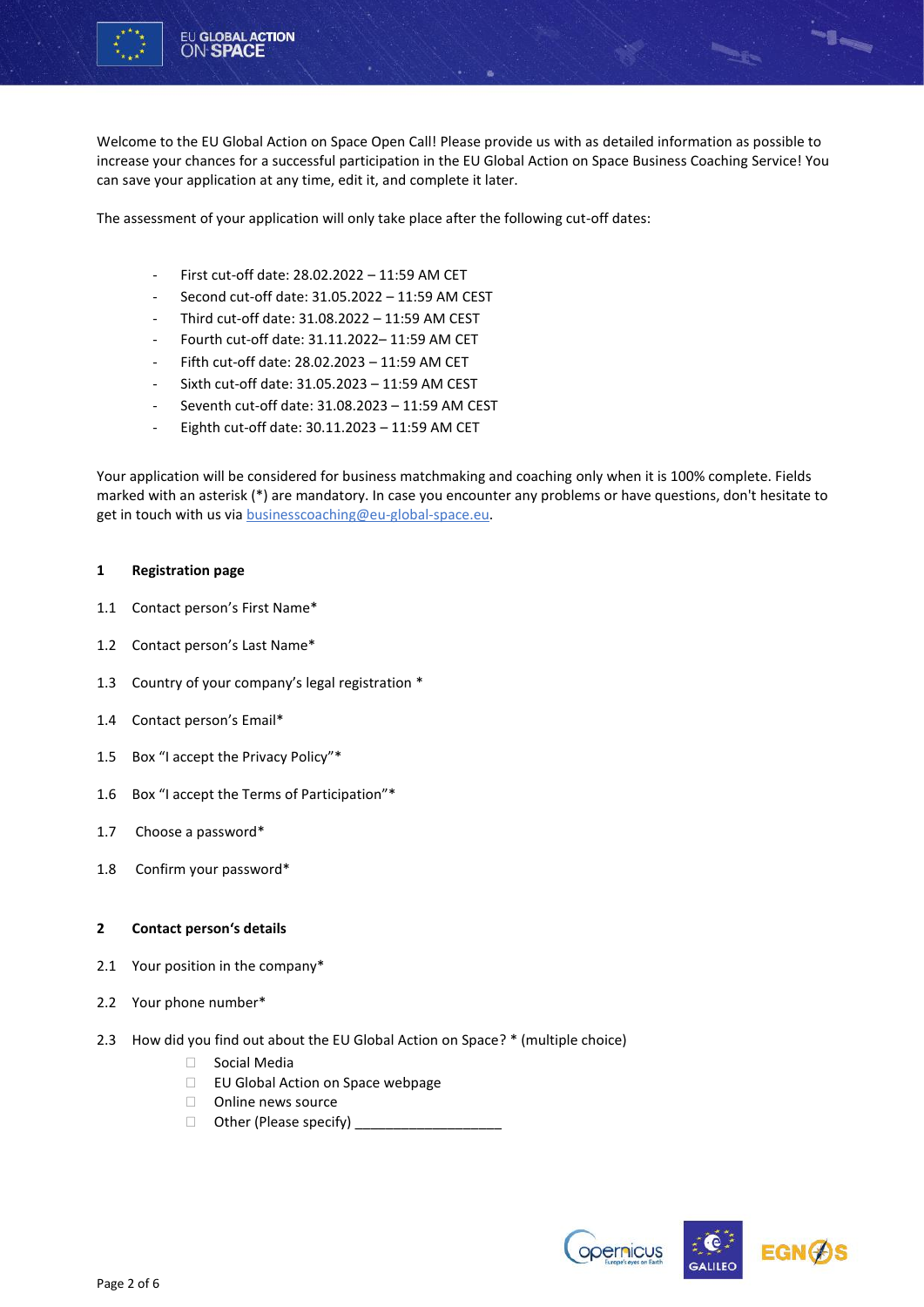

# **3 Company's details**

- 3.1 Company's Name\*
- 3.2 Legal address: \*
	- Street
	- Postal code
	- City
	- Country

3.3 Mailing address: \* (option to tick a box "the same as legal address")

- Street
- Postal code
- City
- Country
- 3.4 Business organisation form\* (single choice)
	- o Privately owned company
	- o Publicly owned company
	- o Non-profit organisation
	- o Public institution (university, research centre, governmental agency, etc.)
	- $\circ$  Other (please specify) \_
- 3.5 Company's Webpage\*
- 3.6 Company's registration number\*
- 3.7 The year your company was founded \*
- 3.8 Number of employees\*

# 3.9 Turnover\*

In 2018

In 2019

In 2020

3.10 Net profit\*

In 2018

In 2019

In 2020

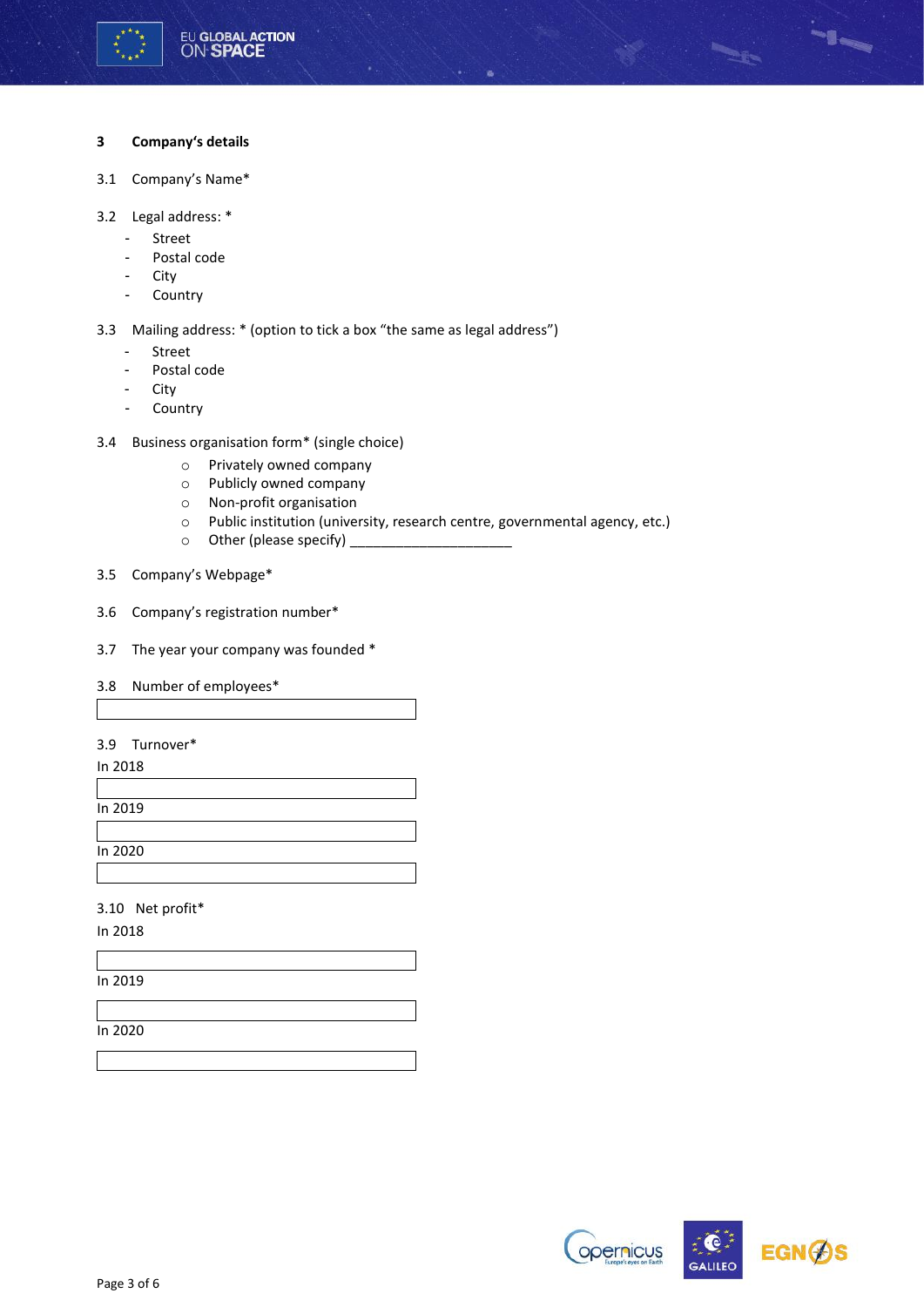

# 3.11 Total balance\*

In 2018

3.12 Is your company a: \* (multiple choice)

- Manufacturer
- □ Service Provider
- □ Software Developer
- $\Box$  Other (please specify) \_
- 3.13 Export outside domestic market\* (single choice)
	- o Export within the EU
	- o Export outside the EU
	- o Export both, within and outside the EU
	- o Don't export but willing to do
	- o Don't export and don't intend to
- 3.14 Please write here a short motivation statement on why your company should be considered for this Business Coaching service.\* (free text, limit 500 characters)

# **4 Description of activity**

In this section, please describe up to three products or services your company offers.

- 4.1 Please briefly describe here your product/ service in non-technical language\* (free text, limit 500 characters)
- 4.2 Field of your technology application related to the product/ service described in 4.1. \* (multiple choice, limited up to 5 options)
	- □ Agriculture & Food
	- Automotive
	- Aviation
	- □ Biodiversity & Environmental Protection
	- □ Climate & Energy
	- □ Culture & Entertainment
	- Disaster Management
	- Education
	- Finance
	- Fishery
	- □ Forestry
	- □ Information & Communication
	- Infrastructure
	- Insurance
	- Materials and Mining
	- Media
	- Medtech
	- Oil & Gas



-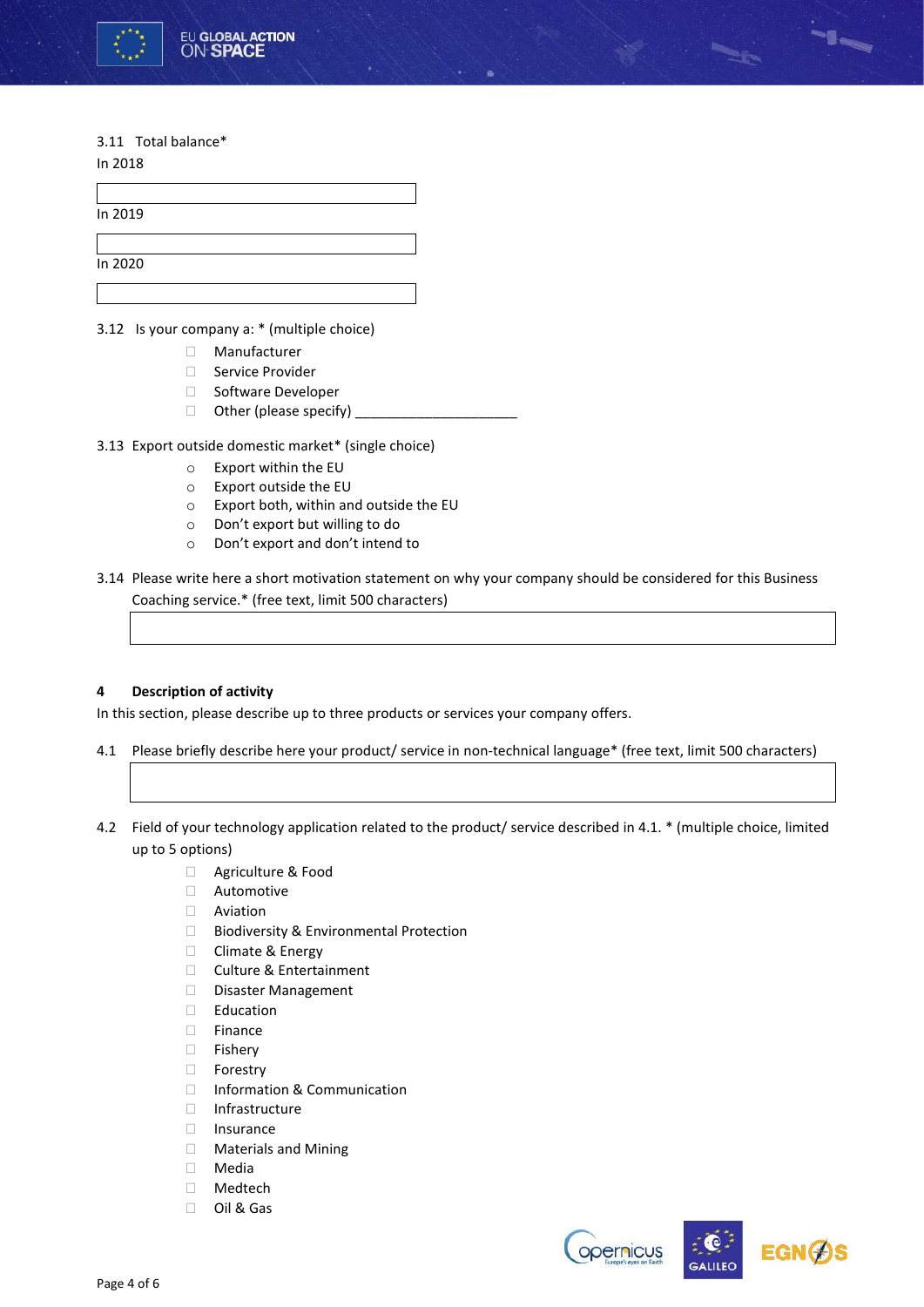

- **D** Other Manufacturing
- Pharmaceutical
- $\neg$  Public Service
- Renewable Energy
- □ Safety & Security
- □ Semiconductors & Electronics
- □ Space:
	- Earth Observation
	- upstream
	- mid-stream
	- downstream
	- GNSS (Navigation)
	- upstream
	- mid-stream
	- downstream
- □ Sport
- □ Territorial Management & Urban Planning
- □ Tourism & Leisure, Cultural Heritage
- □ Trade & Retail
- □ Transport & Mobility
- Water Management & Marine Sciences
- 4.3 Please indicate a Technology Readiness Level (TRL) of your product or service. \* (single choice)
	- o Experimental proof of concept (TRL 3)
	- o Technology validated (TRL 4-5)
	- o Prototype demonstrated (TRL 6-7)
	- o System proven (TRL 8)
	- o Solution available on domestic market (TRL 9)
	- o Solution available for international markets (TRL 9)
- 4.4 Is your product or service also intended for defence use? \* (single choice)
	- o Yes
	- o No
- 4.5 Is your product/ service subject to specific export or other regulations? (European Union / national) \* (single choice)
	- o Yes. If so, please state which:
	- o No

# **5 General questions**

- 5.1 What kind of international experience does your company have? Please, choose the most relevant option\* (single choice)
	- o Business partners on domestic market only
	- o Business partners abroad but on the same continent
	- o Intercontinental but not global own at least one legal entity outside your headquarters, e.g. sales subsidiary abroad
	- o Global business own foreign legal entities e.g. production facilities
- 5.2 At which life stage is your company now? \* (single choice)
	- $\circ$  < 2 years
	- o 3-5 years
	- o 6-9 years
	- $\circ$  > 10 years



-1-